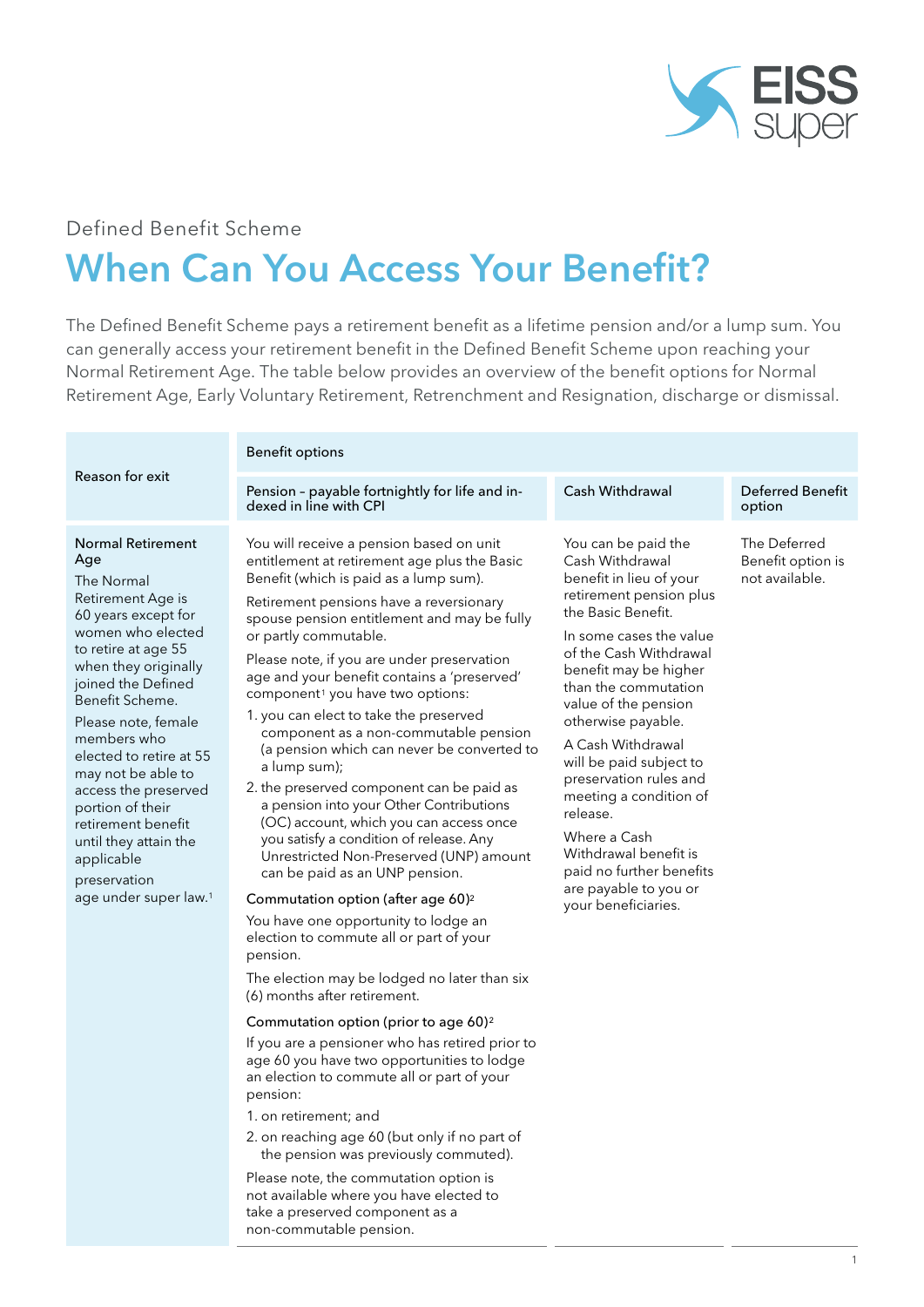#### Benefit options

Reason for exit

#### Early Voluntary Retirement

Retrenchment − after age 55

If you have a Normal Retirement Age of 60 and retire between the ages of 55 and 59.

# Pension - payable fortnightly for life and discussion Cash Withdrawal Deferred Benefit<br>indexed in line with CPI discussion option

You will receive an Early Voluntary Retirement pension discounted according to your age at retirement plus the Basic Benefit (which is paid as a lump sum).

Early Voluntary Retirement pensions have a reversionary spouse pension entitlement and may be fully or partly commutable.

Please note, if you are under preservation age and your benefit contains a 'preserved' component<sup>1</sup> you have two options:

- 1. you can elect to take the preserved component as a non-commutable pension (a pension which can never be converted to a lump sum);
- 2. the preserved component can be paid as a pension into your Other Contributions (OC) account, which you can access once you satisfy a condition of release. Any Unrestricted Non-Preserved (UNP) amount can be paid as an UNP pension.

#### Commutation option (prior to age 60)<sup>2</sup>

If you are a pensioner who has retired prior to age 60 you have two opportunities to lodge an election to commute all or part of your pension:

- 1. on retirement; and
- 2. on reaching age 60 (but only if no part of the pension was previously commuted).

Please note, the commutation option is not available where you have elected to take a preserved component as a non- commutable pension.

If you are retrenched (or accept a voluntary redundancy offer) after

You can be paid the Cash Withdrawal benefit in lieu of your retirement pension plus the Basic Benefit.

In some cases the value of the Cash Withdrawal benefit may be higher than the commutation value of the pension otherwise payable.

A Cash Withdrawal will be paid subject to preservation rules and meeting a condition of release.

Where a Cash Withdrawal benefit is paid no further benefits are payable to you or your beneficiaries.

# option

The Deferred Benefit option is not available.

| id the Cash       | The De  |
|-------------------|---------|
| enefit in lieu of | Benefi  |
| nt pension plus   | not ava |
| efit.             |         |

reaching age 55 and prior to your Normal Retirement Age you are entitled to take an early retirement benefit. Please refer to the 'Early Voluntary

Retirement' section above for important information on this option. You can be pai Withdrawal be your retirement the Basic Bene In some cases the value of

the Cash Withdrawal benefit may be higher than the commutation value of the pension otherwise payable.

A Cash Withdrawal will be paid subject to preservation rules and meeting a condition of release.

Where a Cash Withdrawal benefit is paid no further benefits are payable to you or your beneficiaries.

#### eferred it option is ailable.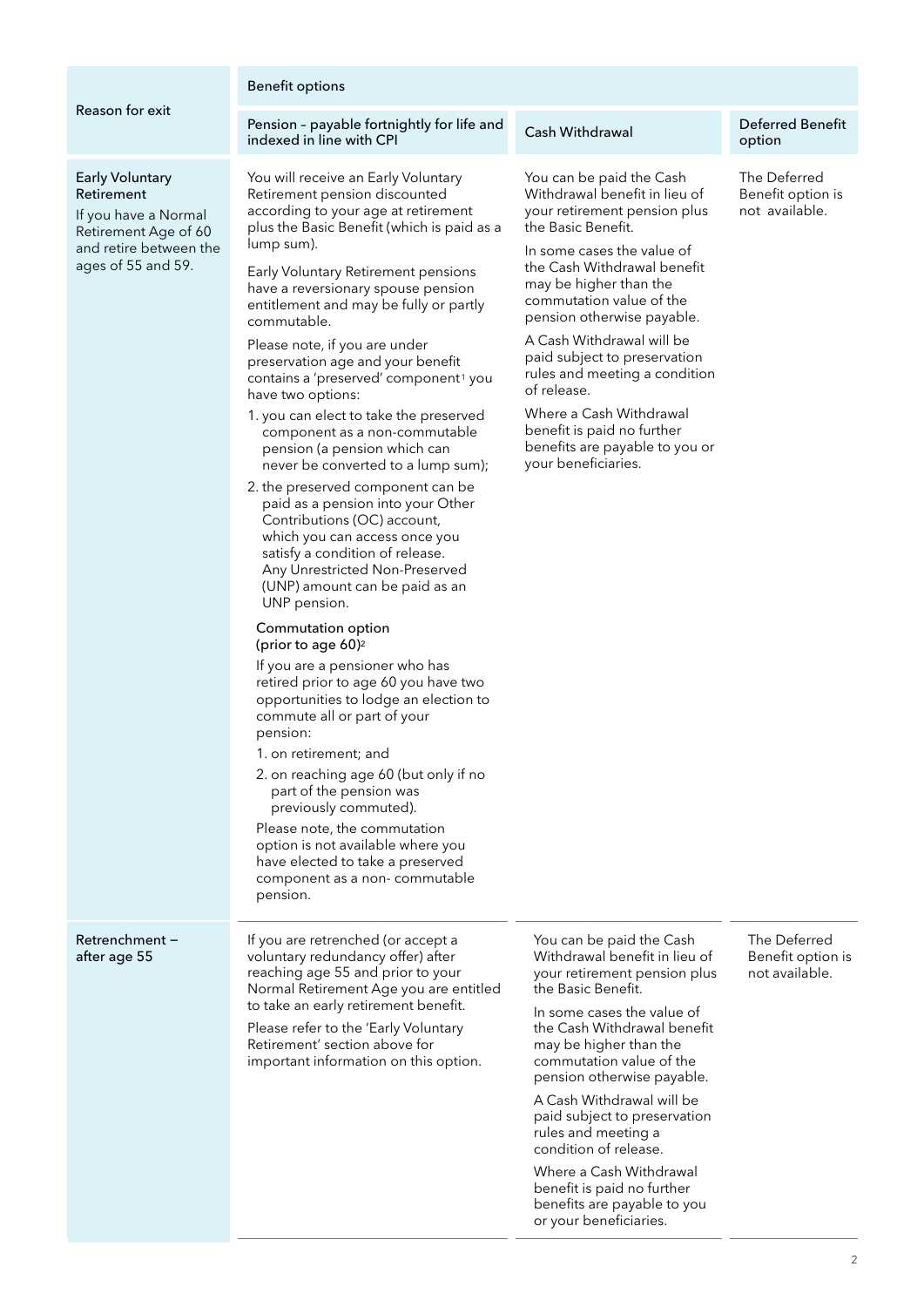| Reason for exit                                             | <b>Benefit options</b>                                                                                                                                                                                                                                                                                                                                                                                                                                                                                                                                                                                                                                                                                                                                                                                              |                                                                                                                                                                                                                                                                                                                                                                                                                                                                                                   |                                                                                                                                                                                                                                                                                                                                                                                                    |  |
|-------------------------------------------------------------|---------------------------------------------------------------------------------------------------------------------------------------------------------------------------------------------------------------------------------------------------------------------------------------------------------------------------------------------------------------------------------------------------------------------------------------------------------------------------------------------------------------------------------------------------------------------------------------------------------------------------------------------------------------------------------------------------------------------------------------------------------------------------------------------------------------------|---------------------------------------------------------------------------------------------------------------------------------------------------------------------------------------------------------------------------------------------------------------------------------------------------------------------------------------------------------------------------------------------------------------------------------------------------------------------------------------------------|----------------------------------------------------------------------------------------------------------------------------------------------------------------------------------------------------------------------------------------------------------------------------------------------------------------------------------------------------------------------------------------------------|--|
|                                                             | Pension - payable fortnightly for life<br>and indexed in line with CPI                                                                                                                                                                                                                                                                                                                                                                                                                                                                                                                                                                                                                                                                                                                                              | Cash Withdrawal                                                                                                                                                                                                                                                                                                                                                                                                                                                                                   | <b>Deferred Benefit</b><br>option                                                                                                                                                                                                                                                                                                                                                                  |  |
| Retrenchment-<br>prior to age 55                            | If you are retrenched before age<br>55 you can take a retrenchment<br>pension which is calculated on an<br>individual basis (by the Scheme's<br>actuary) plus the Basic Benefit<br>(which is paid as a lump sum).<br>If a condition of release is not met at<br>the time the pension is payable then<br>part of that pension may need to be<br>classified as 'preserved'. <sup>1</sup><br>The preserved pension portion<br>will be paid into your Other<br>Contributions (OC) account until a<br>condition of release is met.<br>Commutation option (prior to age<br>$55)$ <sup>2</sup><br>You have two opportunities to lodge<br>an election to commute all or part of<br>your pension:<br>1. on reaching age 55; and<br>2. on reaching age 60 (but only if no<br>part of the pension was previously<br>commuted). | You can be paid the Cash<br>Withdrawal benefit in lieu of<br>your retrenchment pension<br>plus the Basic Benefit.<br>In some cases the value of<br>the Cash Withdrawal benefit<br>may be higher than the<br>commutation value of the<br>pension otherwise payable.<br>A Cash Withdrawal will be<br>paid subject to preservation<br>rules and meeting a condition<br>of release.<br>Where a Cash Withdrawal<br>benefit is paid no further<br>benefits are payable to you or<br>your beneficiaries. | You can defer your<br>benefits and leave<br>them in the Defined<br>Benefit Scheme.<br>This option will<br>provide a pension<br>from your Normal<br>Retirement Age or<br>a reduced pension<br>from age 55 if your<br>Normal Retirement<br>Age is 60, plus the<br>Basic Benefit.<br>A deferred benefit<br>will be paid subject<br>to preservation<br>rules and meeting a<br>condition of release.    |  |
| Resignation, discharge<br>or dismissal - prior to<br>age 55 | The pension option is not<br>available.                                                                                                                                                                                                                                                                                                                                                                                                                                                                                                                                                                                                                                                                                                                                                                             | You can be paid the Cash<br>Withdrawal benefit plus the<br>Basic Benefit.<br>Please note, you could<br>forego a portion of the<br><b>Employer Financed Benefit</b><br>accrued during your<br>membership in the Scheme,<br>if you select this option.<br>A Cash Withdrawal will be<br>paid subject to preservation<br>rules and meeting a<br>condition of release.<br>Where a Cash Withdrawal<br>benefit is paid no further<br>benefits are payable to you<br>or your beneficiaries.               | You can defer your<br>benefits and leave<br>them in the Defined<br>Benefit Scheme.<br>This option will<br>provide a pension<br>from your Normal<br>Retirement Age or<br>a reduced pension<br>from age 55 if your<br>Normal Retirement<br>Age is 60, plus the<br>Basic Benefit.<br>A deferred benefit<br>will be paid subject<br>to preservation<br>rules and meeting a<br>condition of<br>release. |  |

1 For more information, please refer to the 'When are preserved benefits payable?' section overleaf.

2 There are restrictions on when you can lodge an election to commute your pension. For more information, please refer to the Product Disclosure Statement available at **[eisuper.com.au/pds](http://eisuper.com.au/pds)**.

 $\overline{a}$